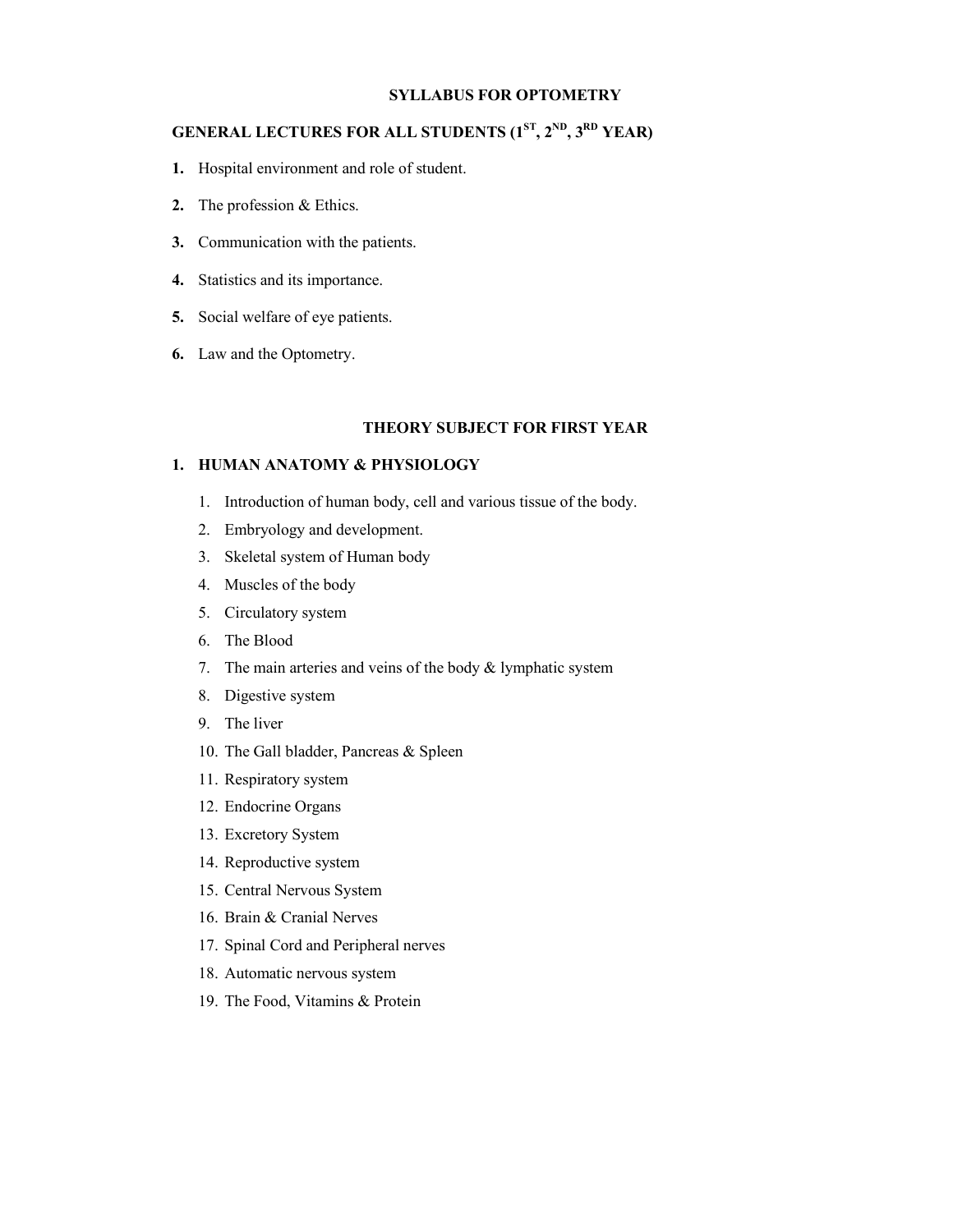#### **2. OCULAR ANATOMY**

- 1. Embryology of the eye in general
- 2. Orbit and its immediate relations
- 3. Lids and eye lid glands
- 4. Conjunctiva, cornea and selera
- 5. Iris and cilliary body
- 6. Lens and Vitreous
- 7. Retina & Choroid
- 8. Ocular Muscles
- 9. Visual Pathways
- 10. Sympathetics and Parasympathetic's system
- 11. Vascular supply of eye
- 12. Lacrimal apparatus
- 13. Higher visual centres

#### **3. OCULAR PATHOLOGY**

## **1. HAEMATOLOGY**

- 1.1 Blood Cells and blood collection techniques
- 1.2 Haemoglobin estimation
- 1.3 Total leucocyte count
- 1.4 Differential leucocyte count
- 1.5 Erythrocyte sedimentation rate
- 1.6 Pheripheral blood film-staining, significance of a peripheral smear
- 1.7 Bleeding time, clothing time

#### **2. CLINICAL PATHOLOGY**

- 2.1 Urine Collection methods
- 2.2 Physical Examination of Urine
- 2.3 Chemical Examination of Urine
- 2.4 Microscopic Examination of Urine

## **3. HISTOPATHOLOGY**

3.1 Grossing of tissue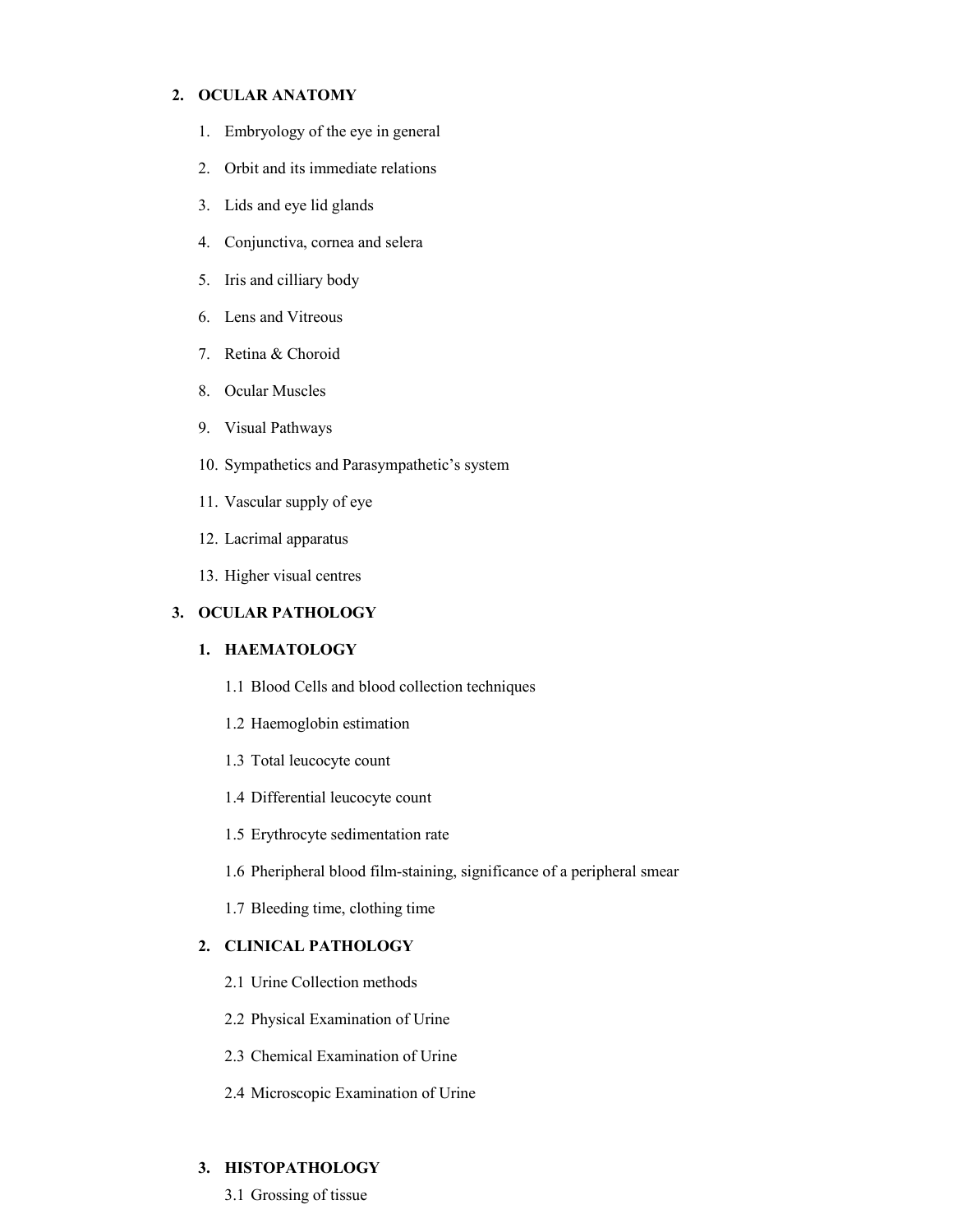- 3.2 Tissue processing
- 3.3 Section cutting
- 3.4 Staining-Hematoxylin & Cosin and Special Stains

## **4. OCULAR MICROBIOLOGY**

- 1. Introduction to Microbiology & classification
- 2. Gram Positive Bacteria
- 3. Gram Negative Bacteria
- 4. Fungi-Sephorophytics and pathogenic
- 5. Virus
- 6. Aseptic Techniques
- 7. Chlayadia & Parasites.

## **5. OCULAR PHYSIOLOGY**

- 1. General Physiology of the eye An Introduction
- 2. Maintenance of Transparency of the Cornea
- 3. Maintenance of Transparency of the Lens
- 4. Visual Acuity and form Sense
- 5. Pupillary reflexes
- 6. Accommodation
- 7. Convergence
- 8. Intra Ocular Pressure
- 9. Night Vision
- 10. Colour Vision
- 11. Visual Fields
- 12. Extrinsic Muscles, Actions and Ocular Movements
- 13. Higher Visual Centres and righting reflexes
- 14. Electrophysiological Aspects
- 15. Conjugate and disguate Movement of the eye.

## **6. OCULAR BIOCHEMISTRY**

- 1. Introduction to various biochemical test
- 2. General Introduction to metabolic processes affecting the eye
- 3. Rhodopsin Cycle
- 4. Aqueous and vitreous humours
- 5. Metabolism of lens and cornea.

## **7. PHYSICAL AND PHYSIOLOGICAL OPTICS**

- 1. Elementary basis of light-Interference, diffraction, polarization spectrum, surface tension, viscosity
- 2. Principles of Refraction.
- 3. Physical Optics-1, Lens Shapes-Convex, Concave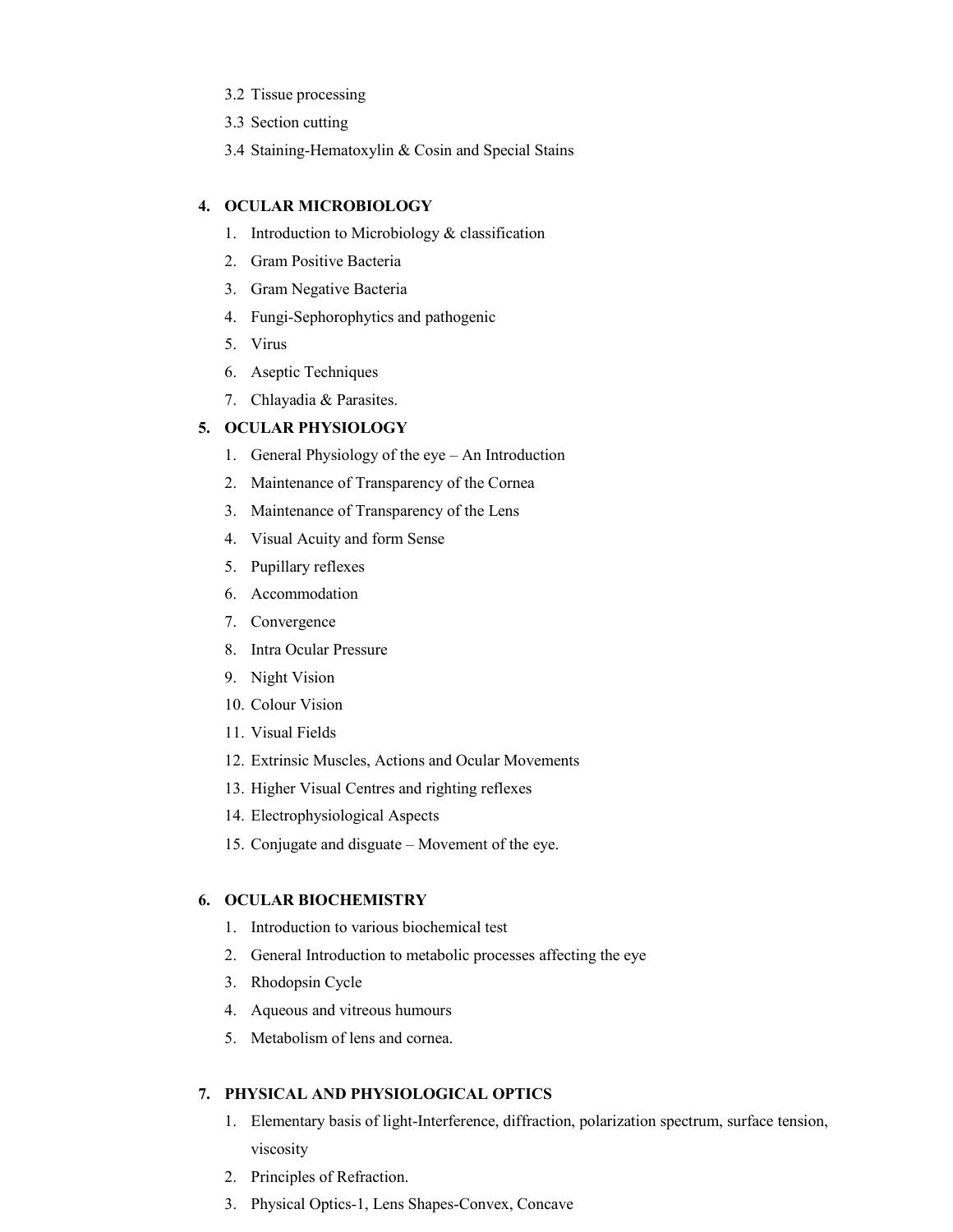- 4. Physical Optics-2, Thin Lens equation, thick lens equation
- 5. Physical Optics-3, Front and back vertex power
- 6. Physical Optics-4, Aberrations
- 7. Physical Optics, Spherical, Cylindrical & Toric surfaces, Aspheric surfaces
- 8. Prisms-definition, uses nomenclature, apex
- 9. Determination of focal length & diopteric power of lens
- 10. Strum's Conoid
- 11. Neutralization of lenses
- 12. Focimeter
- 13. Centre & axis Marking by focimeter
- 14. Simple & Toric transposition
- 15. Prismatic effect & Decentration
- 16. Abberations & Tints in spectacle Lenses
- 17. Spectacle Lens Manufacturing Sphericals, Toric, Biofocals, Lenticulture & Lab Visit
- 18. Spectacle Frames –History, Nomenclature, Types & parts, sides, joints, frame bridge.
- 19. Shape of Spectacle Frame –Measurements & Making, Frame & Face Measurements
- 20. Schematic eye
- 21. Emmetropia & Ammetropia Aetiology, Population, Distribution, Growth of eye
- 22. Myopia
- 23. Hypermetropia
- 24. Astigmatism
- 25. Aphakia/Pseudo-Phakia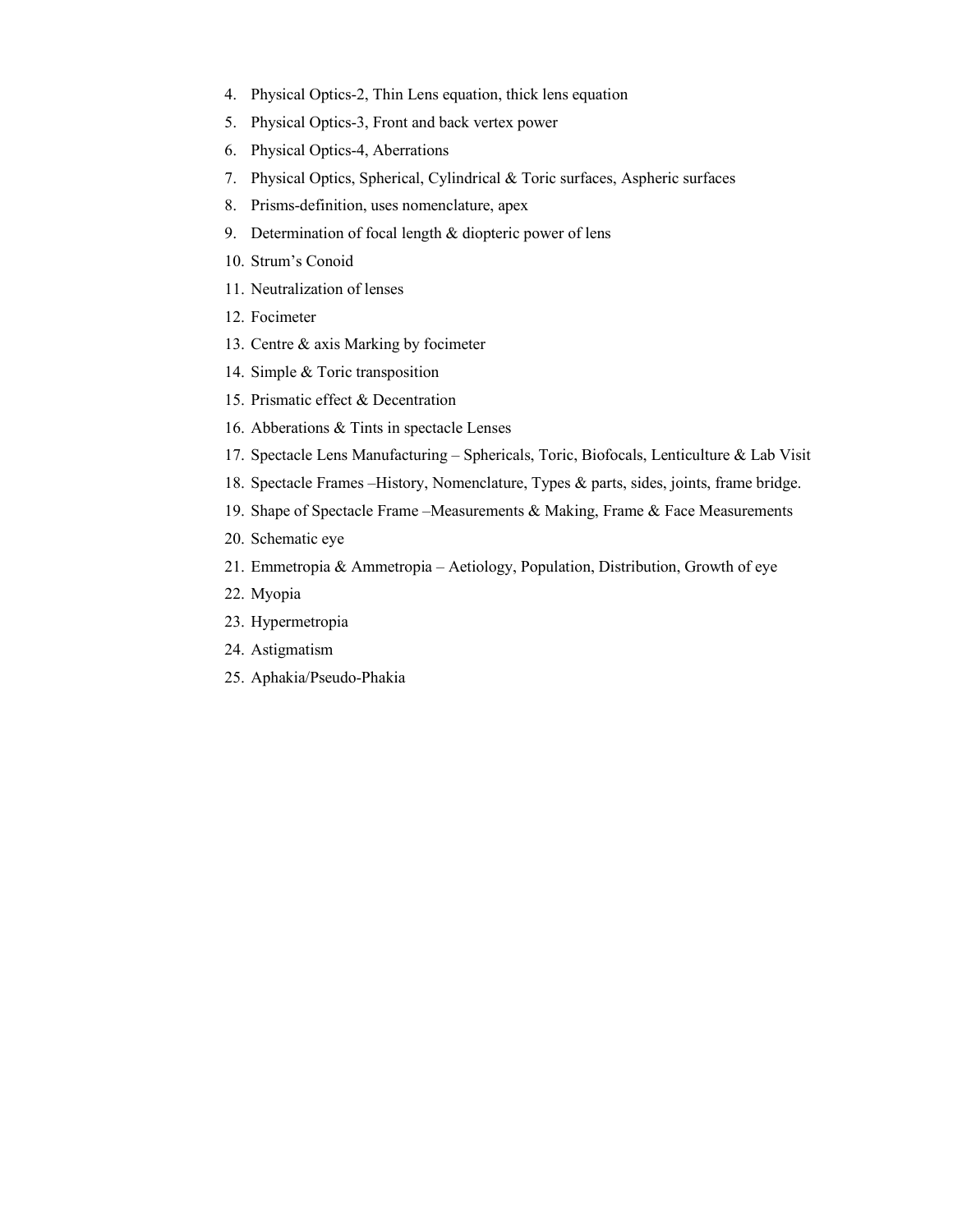#### **PRACTICAL SUBJECT FOR FIRST YEAR**

#### **1. HUMAN ANATOMY & PHYSIOLOGY**

- 1. Introduction of human body, cell and various tissue of the body.
- 2. Embryology and development.
- 3. Skeletal system of Human body
- 4. Muscles of the body
- 5. Circulatory system
- 6. The Blood
- 7. The main arteries and veins of the body & lymphatic system
- 8. Digestive system
- 9. The liver
- 10. The Gall bladder, Pancreas & Spleen
- 11. Respiratory system
- 12. Endocrine Organs
- 13. Excretory System
- 14. Reproductive system
- 15. Central Nervous System
- 16. Brain & Cranial Nerves
- 17. Spinal Cord and Peripheral nerves
- 18. Automatic nervous system
- 19. The Food, Vitamins & Protein
- 20. Organs of Taste and smell

#### **1. OCULAR PATHOLOGY**

- 1. Sampling and Collection of Blood: intro-venous and peripheral
- 2. Estimation of haemoglobin
- 3. Peripheral Blood Film Staining
- 4. Identification of normal white blood cells
- 5. Erythrocyte sedimentation rate
- 6. Urine chemical examination Sugar and Protein

#### **2. OCULAR MICROBIOLOGY**

- 1. Introduction to Microbiology: Culture media, Classification, Morphological, Lab diagnosis of infection.
- 2. Collection of Samples
- 3. Serology
- 4. Culture media for bacteria, fungi and viruses
- 5. Oxidase test
- 6. Mantoux test
- 7. Staining procedures: Gram Staining
- 8. Staining procedures: Romanowsky stains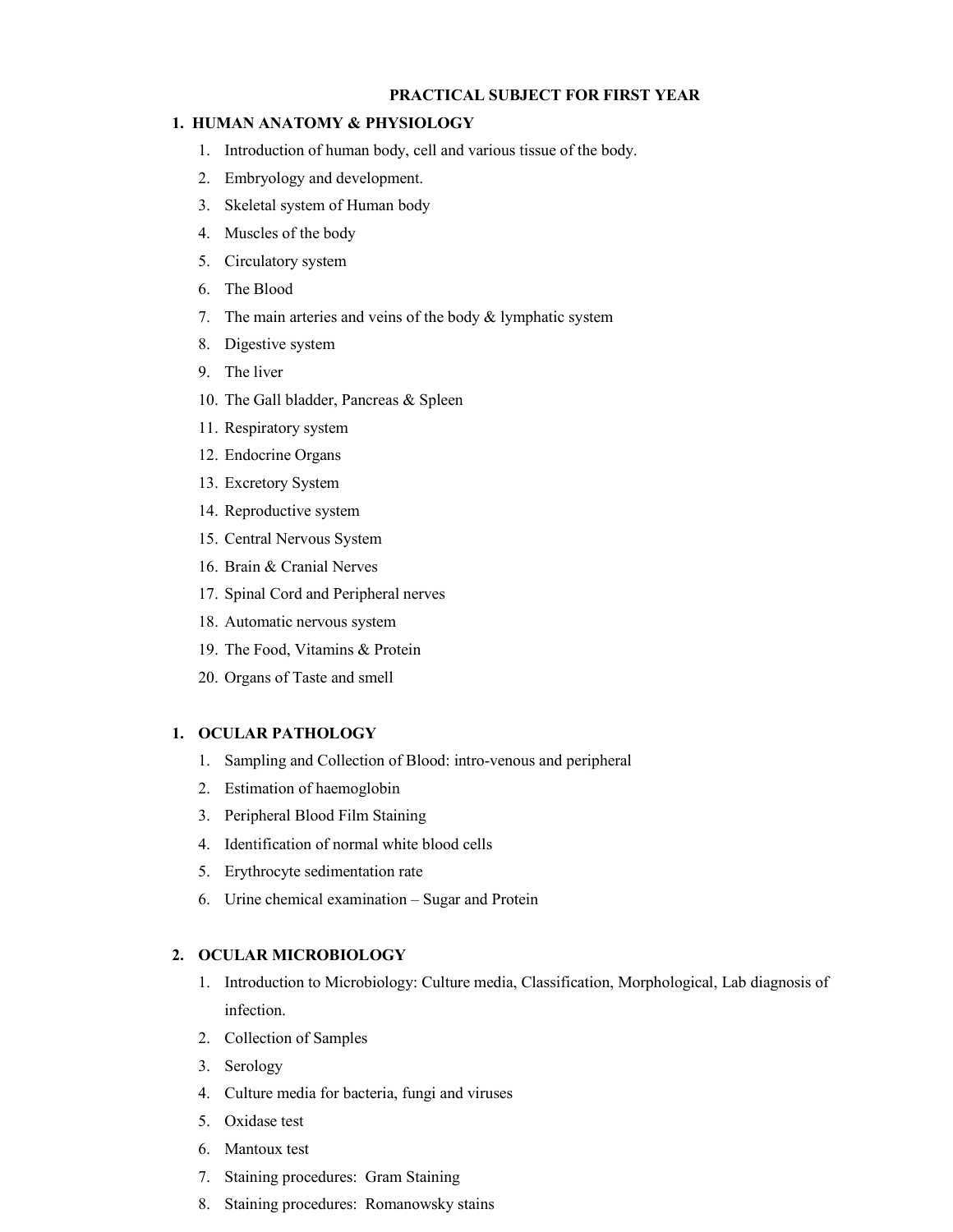9. Staining Procedures: Ziehl Neelsen's staining

### **3. ORTHOPTICS**

- 1. Latent squint work-up
- 2. Synptophore
- 3. Maddox wings
- 4. Maddox bar
- 5. Prism bar
- 6. Near point of accommodation
- 7. Near point of convergence
- 8. Fusion exercises

## **4. OCULAR BIO-CHEMISTRY**

- 1. Sampling and Collection of Blood
- 2. Biochemical tests, including blood sugar estimation
- 3. Ketone bodies in Urine
- 4. Spectrophotometry
- 5. Serum-Cholesterol

## **6. OPTICS**

- 1. Workshop
- 2. Manufacturing Spectacles Lens
- 3. Manufacturing Bifocal Lenses.
- 4. Fitting Bifocals, Multifocal, Prism Lenses
- 5. Fitting Lenses in Frames
- 6. Glazing & Edging
- 7. Final Checking, Adjustments to prescriptions
- 8. Patient complaints, handling correction
- 9. Repair of Spectacles
- 10. Special types of spectacles monocells/ptosis hemianopic glasses
- 11. Neutralization
- 12. Focimeter
- 13. Shape of spectacle Frame- Measurements & Making, Frame & Face Measurements
- 14. Refraction under the supervision

#### **THEORY SUBJECT FOR SECOND YEAR**

#### **1. OCULAR PHARMACY AND PHARMACOLOGY.**

- 1. Ocular Pharmacology An Introduction
- 2. Autonomic nervous system
- 3. Routes of drug administration
- 4. Miotics, Mydriatics & Cycloplegics drugs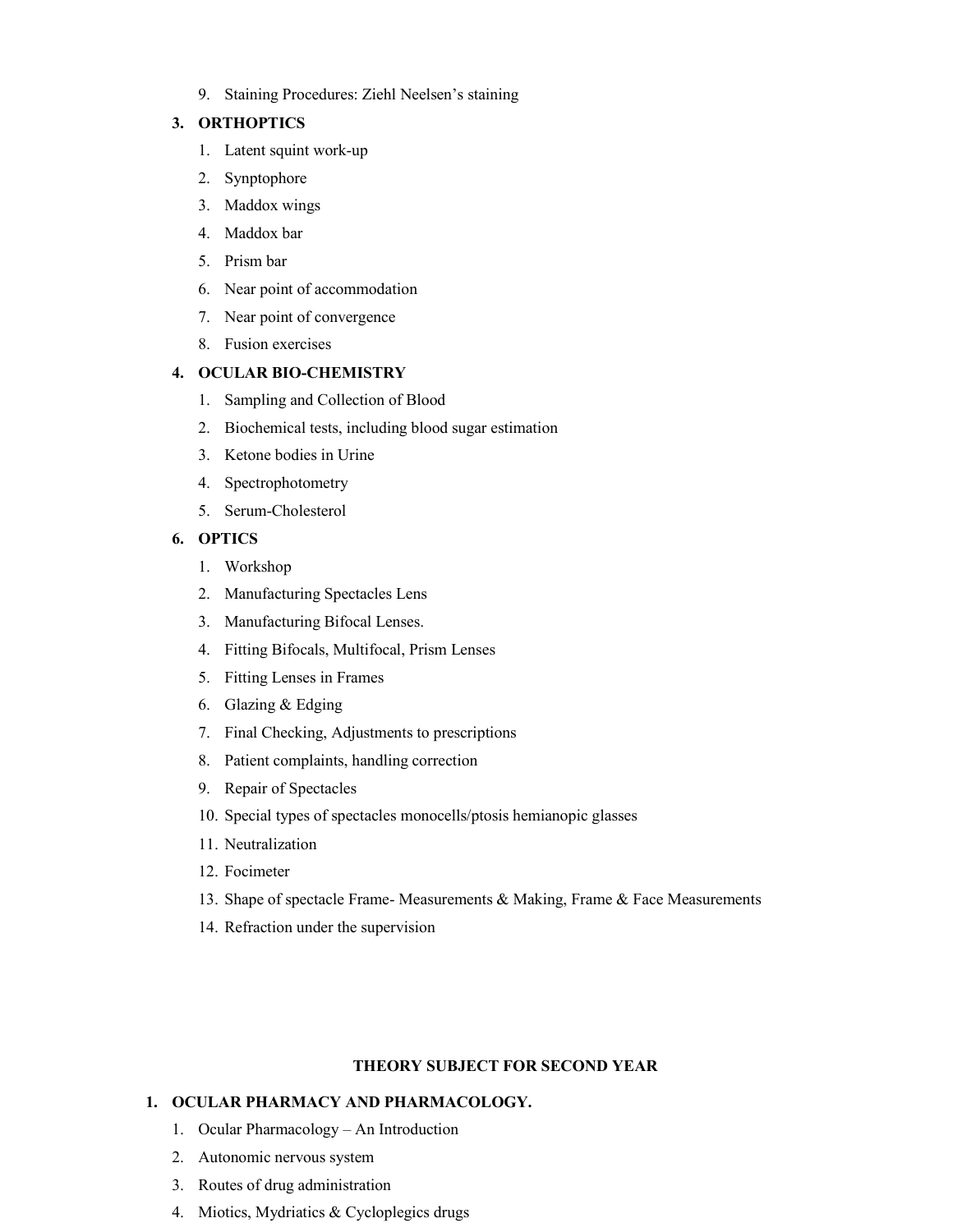- 5. Antibacterial drugs & therapy
- 6. Antifungal drugs & therapy
- 7. Anti-Viral drugs & therapy
- 8. Antibacterial drugs & Therapy
- 9. Anti-inflammatory drugs & therapy
- 10. Anti-glaucoma drugs & therapy
- 11. Ophthalmic dyes
- 12. Local Anaesthetics
- 13. Ophthalmic preservatives
- 14. Ocular lubricants
- 15. Ocular irrigating solutions
- 16. Ocular antiseptic & disinfectants
- 17. Contacts lens solution
- 18. Chelating agents
- 19. Immunosuppressive agents

#### **2. REFRACTION**

- 1. Emmetropia & Ammetropia –Aetiology, Population, Distribution, Growth of eye.
- 2. Myopia
- 3. Hypermetropia
- 4. Astigmatism
- 5. Aphakia/Pseudo-phakia
- 6. Presbiopia
- 7. Keratoconus
- 8. Post-Op. Refractive errors
- 9. Refraction of Irregular reflex
- 10. Accommodation & Convergence 1. Far Point, Near Point, ranges, Amplitude of accommodation
- 11. Accommodation & Convergence 2. Methods of measurements, NPA. AC/A ratio.
- 12. Retinoscopy –Principle & Method
- 13. Objective Refraction
- 14. Subjective Refraction
- 15. Cross Cylinder

#### **3. INVESTIGATIVE OPHTHALMOLOGY**

#### **ORTHOPTICS**

- 1. Orthoptics-General Concept
- 2. Ocular Muscles and movements
- 3. AC/A ratio
- 4. Measurements of angle of squint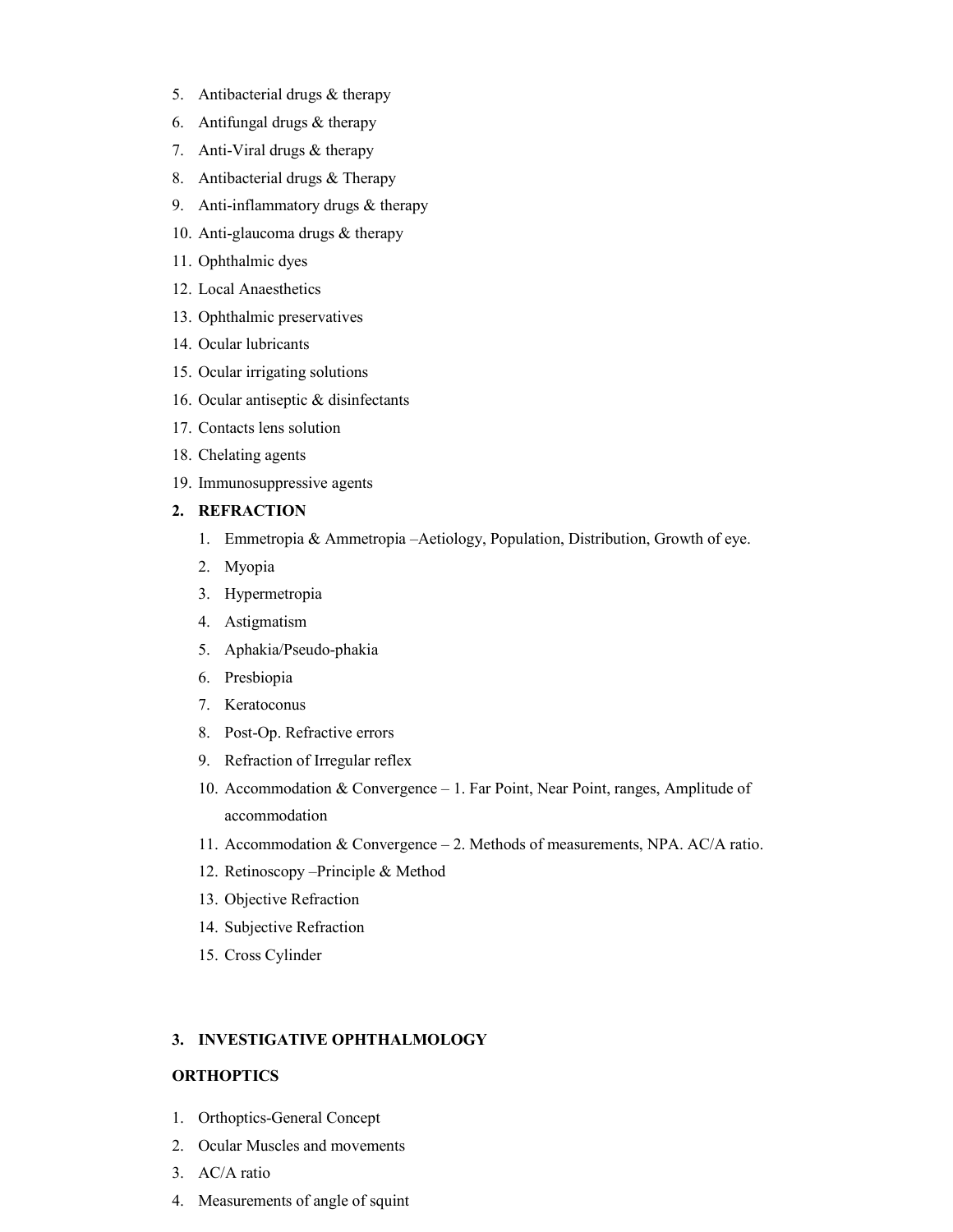- 5. Latent squint
- 6. Maddox rod
- 7. Maddox Wing
- 8. Synoptophore
- 9. Manifest concomitant
- 10. Paralytic Squint
- 11. Head Posture and its significance
- 12. Hess Screening and its Interpretations
- 13. Pleoptics
- 14. Occlusion –types and uses
- 15. Nystagmus
- 16. A.V. Syndromes
- 17. Testing of ARC
- 18. Amblyopia
- 19. Disorders of accommodation
- 20. Paediatric Visual acuity assessment
- 21. Paediatric Refraction
- 22. Neural aspects of binocular vision

#### **4. OPHTHALMIC INSTRUMENTS AND APPLIANCES**

- 1. Indirect Ophthalmoscope
- 2. Direct Ophthalmoscope
- 3. Slit Lamp: HAAG-Streit
- 4. Photo-slit lamp
- 5. Lensometer. Lens gauge
- 6. Tonometer
- 7. Fundus Camera
- 8. Ecternal eye Photography
- 9. Auto-refractometer
- 10. Corneal Examination -1. Placido disc
- 11. Corneal Examination -2. Keterometer
- 12. Corneal Examination -3. V KG
- 13. Corneal Examination -4. Specular Microscopy
- 14. Corneal Examination -5. Aesthesiometer
- 15. Exophthalmometer
- 16. Perimeter Manual & Automated
- 17. Orthoptics Instruments- Haploscope/Home devices
- 18. Nerve fiber analyzer
- 19. Frequency doubling perimeter
- 20. Non Contact Tonometer
- 21. Heidelberg Analmascope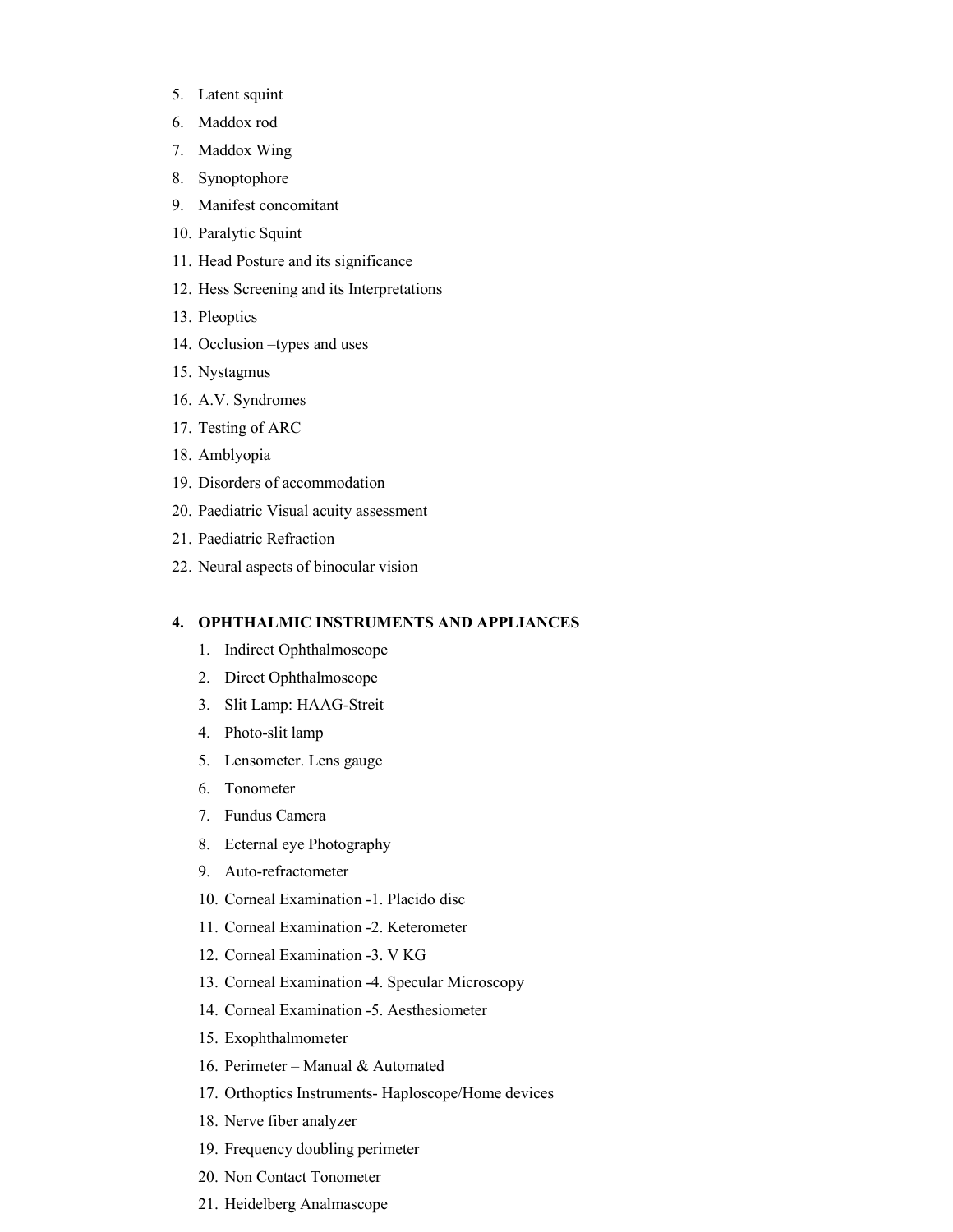- 22. Pachometers
- 23. Contrast sensitivity tests
- 24. Glare acuity tests
- 25. Colour vision tests
- 26. Dark adaptometer

## **PRACTICAL SUBJECTS FOR SECOND YEAR**

## **OCULAR PHARMACY AND PHARMACOLOGY**

- 1. Quality Control:
	- 1.1 Sterilization
	- 1.2 pH measurement
	- 1.3 Osmolarity
	- 1.4 Spectrophotometry for concentration
- 2. How to prepare following eye drops:
	- 2.1 Pilo-clonidine eye drops
	- 2.2 Artificial eye drops
	- 2.3 Glycerin eye drops
	- 2.4 Homatropine eye drops
	- 2.5 EDTA eye drops
	- 2.6 Sulphacetamide eye drops
	- 2.7 Dexamethasone eye drops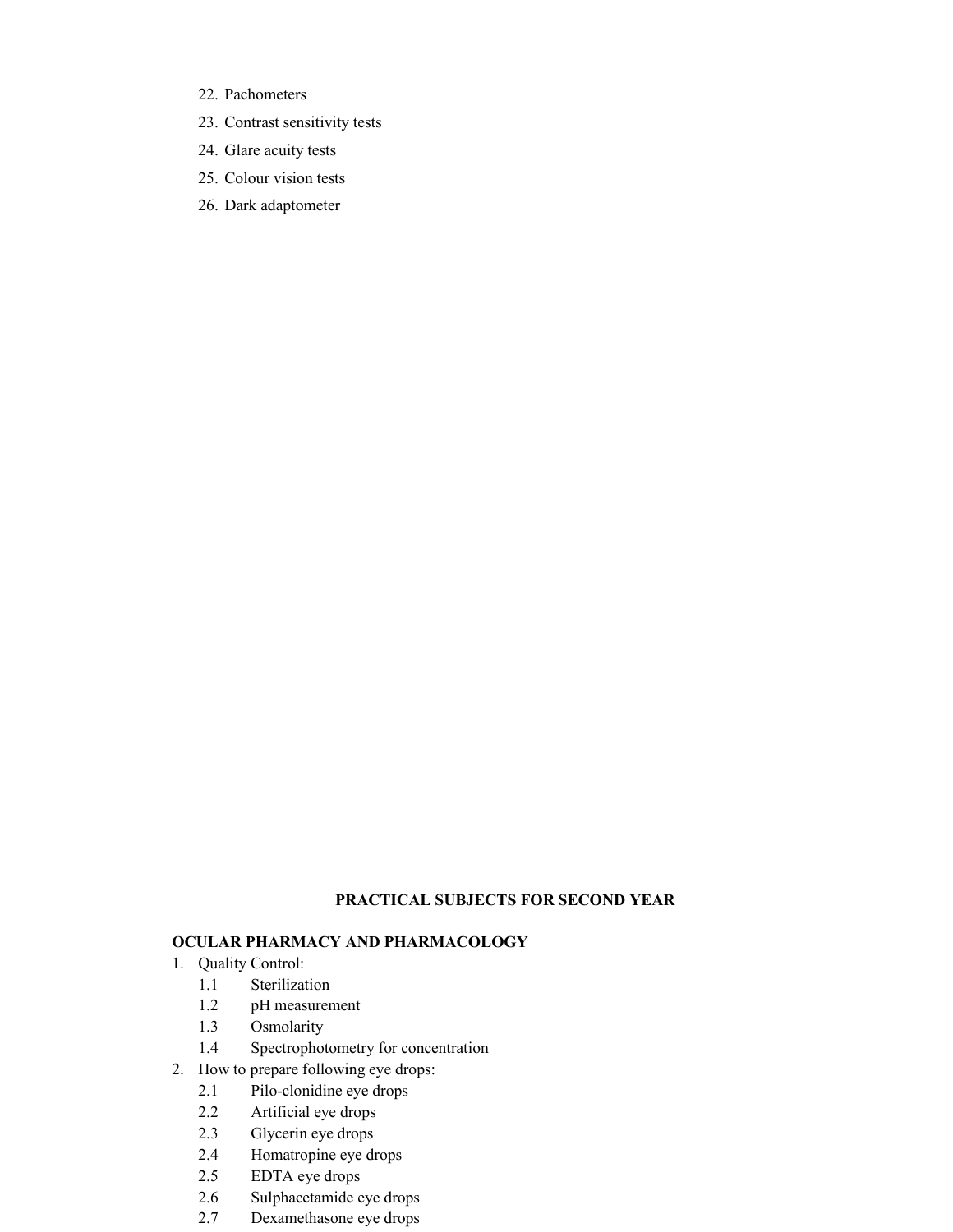- 2.8 Methylecellulose eye drops
- 2.9 Saline eye drops
- 2.10 Sodium citrate eye drops
- 3. MK Media Preparation
- 4. Autologous serum eye drops preparation
- 5. Dilution of drug in different concentration
- 6. Steroid detection test

## **2. REFRACTION**

1. Refraction and prescription of glasses in OPD

## **3. INVESTIGATIVE OPHTHALMOLOGY**

- 1. Manifest squint work-up
- 2. Paralytic squint work-up
- 3. Pleoptics
- 4. Orthoptic Exercise

### **4. OPHTHALMIC INSTRUMENTS AND APPLIANCES**

- 1. Lensometer, Lens gauge
- 2. Tonometer
- 3. Placido disc
- 4. Keterometer
- 5. VKG
- 6. Specular Microscopy
- 7. Exophthalmometer
- 8. Perimeter
- 9. Non Contact Tonometer
- 10. Slit Lamp: Haag-Streit
- 11. Photo-slit lamp
- 12. Fundus Camera
- 13. Contrast sensitivity tests
- 14. Glare acuity tests
- 15. Colour vision tests
- 16. Dark adaptometer

## **THEORY SUBJECT FOR THIRD YEAR**

## **1. CLINICAL & ADVANCED ORTHOPTICS**

- 1. Orthoptic-General concept
- 2. AC/A ratio.
- 3. Measurements of angle squint
- 4. Latent squint
- 5. Maddox rod
- 6. Maddox wing
- 7. Synoptophore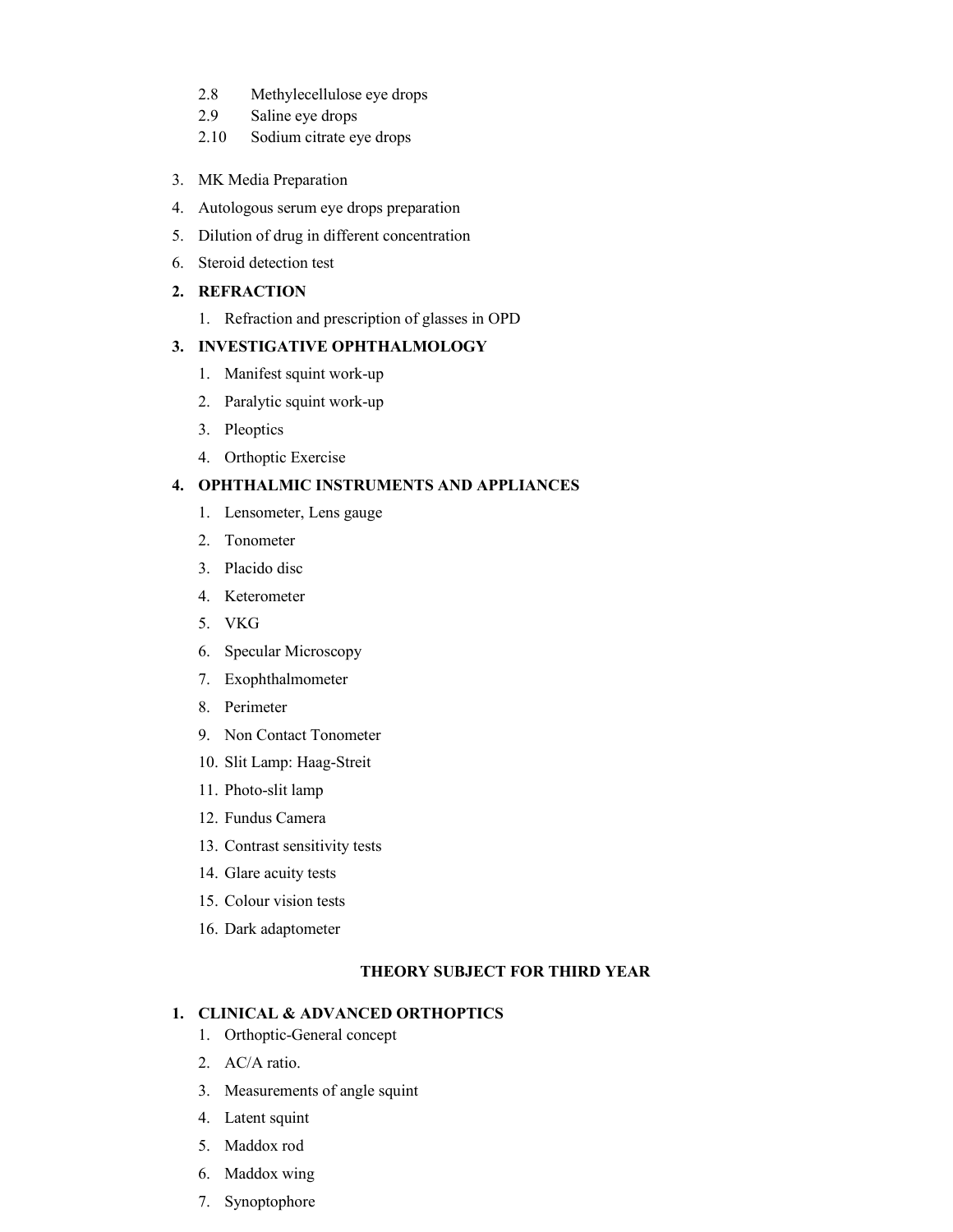- 8. Manifest concomitant
- 9. Squint Concomitant
- 10. Paralytic Squint
- 11. Head posture and its significance
- 12. Hess Screening and its Interpretations
- 13. Pleoptics
- 14. Occlusion –types and uses
- 15. Nystagmus
- 16. A.V. Syndromes
- 17. Testing of ARC
- 18. Amblyopia
- 19. Disorders of accommodation
- 20. Paediatric visual acuity assessment
- 21. Paediatric Refraction
- 22. Neural aspects of binocular vision

## **2. CLINICAL & ADVANCED OPTICS**

- 1. Emmetropia & Ammetropia –Aetiology, Population. Distribution, Growth of eye.
- 2. Myopia
- 3. Hypermetropia
- 4. Astigmatism
- 5. Aphakia/Pseudo-Phakia
- 6. Presbiopia
- 7. Keratoconus
- 8. Post-Op. Refractive errors
- 9. Refraction of irregular re/ex
- 10. Accommodation & Convergence -1. Far point, near point, range, amplitude of accommodation
- 11. Retinoscopy –Principle & Methods
- 12. Objective Refraction
- 13. Subjective Refraction
- 14. Cross Cylinder

#### **3. CONTACT LENS**

- 1. History of Contact Lens
- 2. Corneal Anatomy and Physiology
- 3. Corneal Physiology and Contact Lens
- 4. Preliminary Measurement and Investigations
- 5. Slit Lamp Biomicroscopy
- 6. Contact Lens materials
- 7. Optics of the Contact Lens
- 8. Glossary of Terms: Contact Lenses
- 9. Indications and Contra Indications contact Lens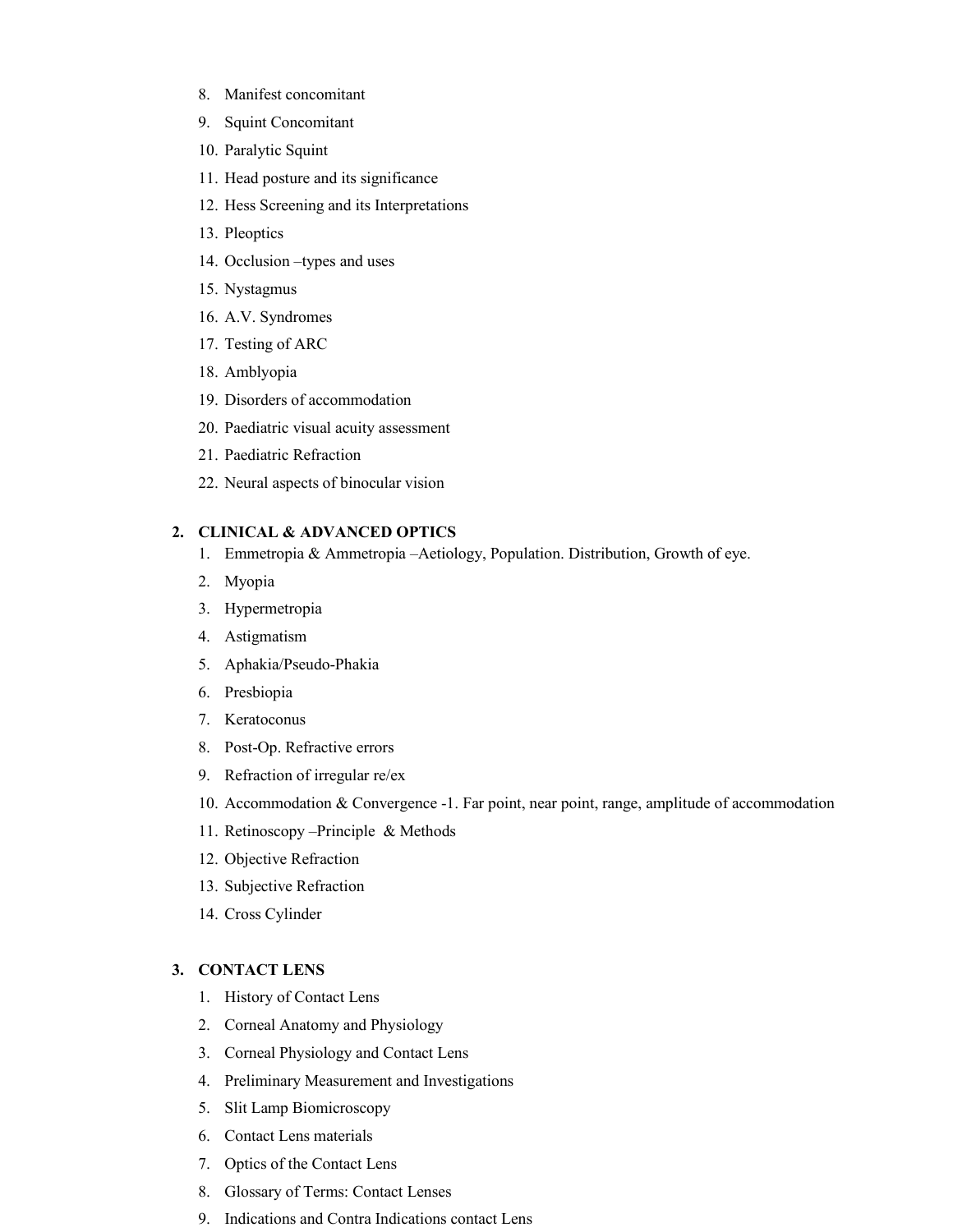- 10. Rigid gas permeable contact lens design
- 11. Soft Contact lens design & manufacture
- 12. Kertometery, Placido's disc, Tonography
- 13. Fitting philosophies
- 14. Fitting of Spherical SCL and Effect of parameter changes
- 15. Astigmatism correction options
- 16. Fitting Spherical RGP contact Lenses, Low OK, High OK
- 17. Effects of RGP contact Lenses parameter changes on lens fitting
- 18. Fitting in Astigmatism (Sph. RGP)
- 19. Follow-up post fitting examination
- 20. Follow-up Slit Lamp examination
- 21. Fitting in Keratoconus
- 22. Fitting in Aphakia, Pseudophakia
- 23. Cosmetic Contact Lenses
- 24. Fitting Contact Lens in children
- 25. Toric Contact Lenses
- 26. Bifocal Contact Lenses
- 27. Therapeutic Lenses/Bandage lenses
- 28. Contact lens following ocular surgeries
- 29. Disposable contact lenses, frequent replacement and Lenses
- 30. Use of Specular Microscopy and pachymetry in Contact Lenses
- 31. Care & maintenance of Contact Lenses
- 32. Contact Lens modifications of finished lenses
- 33. Instrumentation in Contact lens practice
- 34. Checking finished lenses parameters
- 35. Recent developments in Contact Lenses
- 36. Review of lenses available in India

## **4. CLINICAL & ADVANCED REFRACTION**

- 1. Emmetropia & Ammetropia –Aetiology, Population. Distribution, Growth of eye.
- 2. Myopia
- 3. Hypermetropia
- 4. Astigmatism
- 5. Aphakia/Pseudo-Phakia
- 6. Presbiopia
- 7. Keratoconus
- 8. Post-Op. Refractive errors
- 9. Refraction of irregular re/ex
- 10. Accommodation & Convergence -1. Far point, near point, range, amplitude of accommodation
- 11. Retinoscopy –Principle & Methods
- 12. Objective Refraction
- 13. Subjective Refraction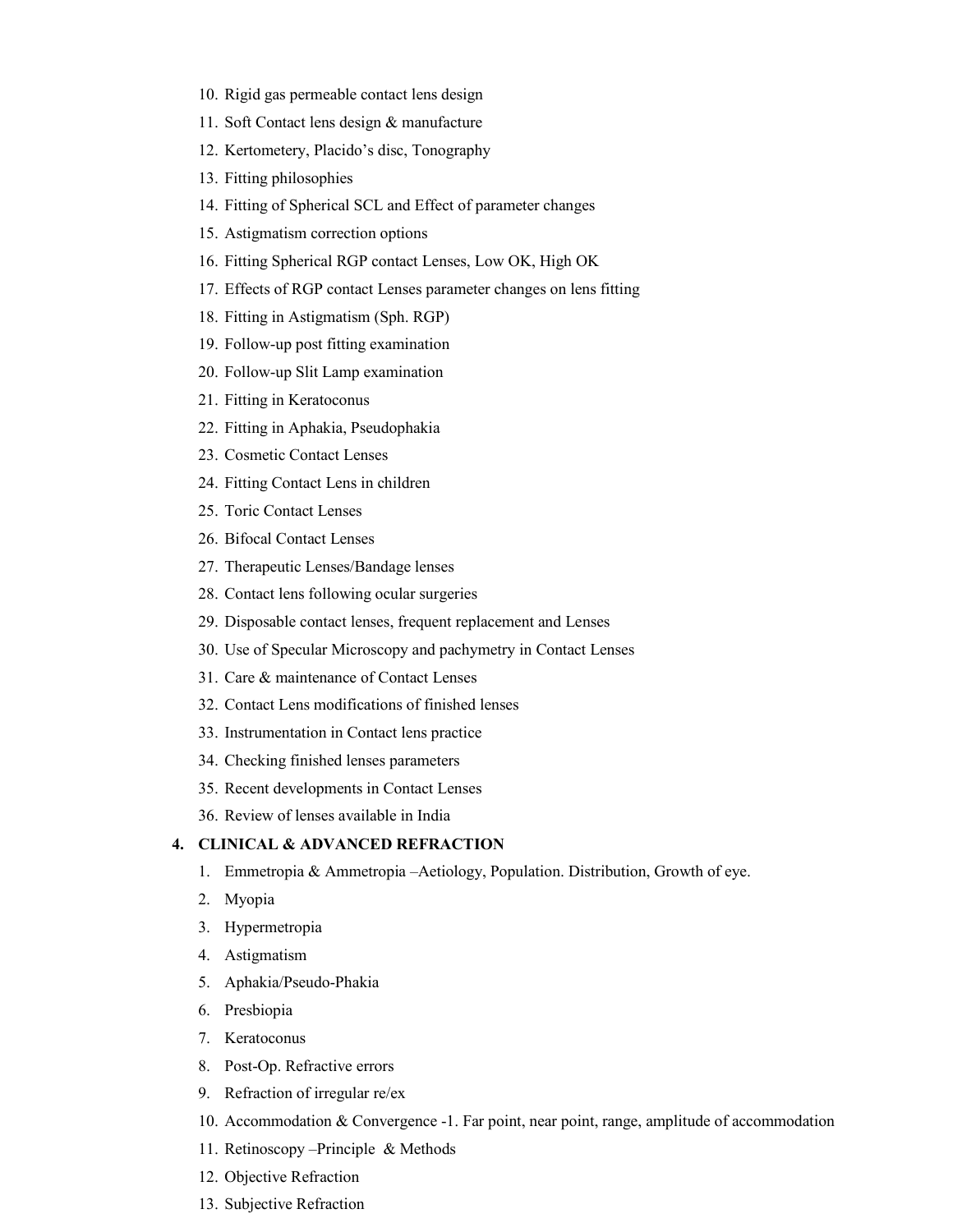- 14. Cross Cylinder
- 15. Low- Vision aids: Techniques & microscopes
- 16. Rehabilitation of blinds

#### **5. EYE BANK**

- 1. Publicity
- 2. How to donate your eyes
- 3. Preservation of eyes
- 4. Pre-operative Instruction
- 5. Post-operative Instruction
- 6. Latest techniques for Preservation of donor Cornea

#### **6. COMMUNITY OPHTHALMOLOGY**

- 1. Concepts of community Ophthalmology-I
- 2. Concepts of community Ophthalmology-II
- 3. The Epidemiology of Blindness (General Principles) I
- 4. The Epidemiology of Blindness (General Principles) II
- 5. The Epidemiology of Blindness (Disease specific strategies) III
- 6. The Epidemiology of Blindness (Disease specific strategies) IV
- 7. Survey Methodological I
- 8. Survey Methodological II
- 9. Survey Methodological III
- 10. Screening Procedures in Ophthalmology I
- 11. Screening Procedures in Ophthalmology II
- 12. School eye screening programme
- 13. Primary eye care
- 14. Organization of Out reach services
- 15. Organization of Reach-in-programme
- 16. Information, Education, communication
- 17. Rehabilitation of the visually handicapped
- 18. National programme for control of Blindness-I
- 19. National programme for control of Blindness-I
- 20. Vision 2020: The Right to sight

#### **7. INVESTIGATIONS IN CLINICAL OPHTHALMOLOGY**

- 1. Principle, Techniques and preparation of the patient
- 2. ERG
- 3. Electro-Oculomyo-gram
- 4. Ultra-sono-graphy
- 5. Tonography
- 6. Berman's Locator/Foreign body locator
- 7. Flurescein Angiography
- 8. Ocular Photography –anterior segment
- 9. Dark Adaptometry: Adaptation & Adaptometer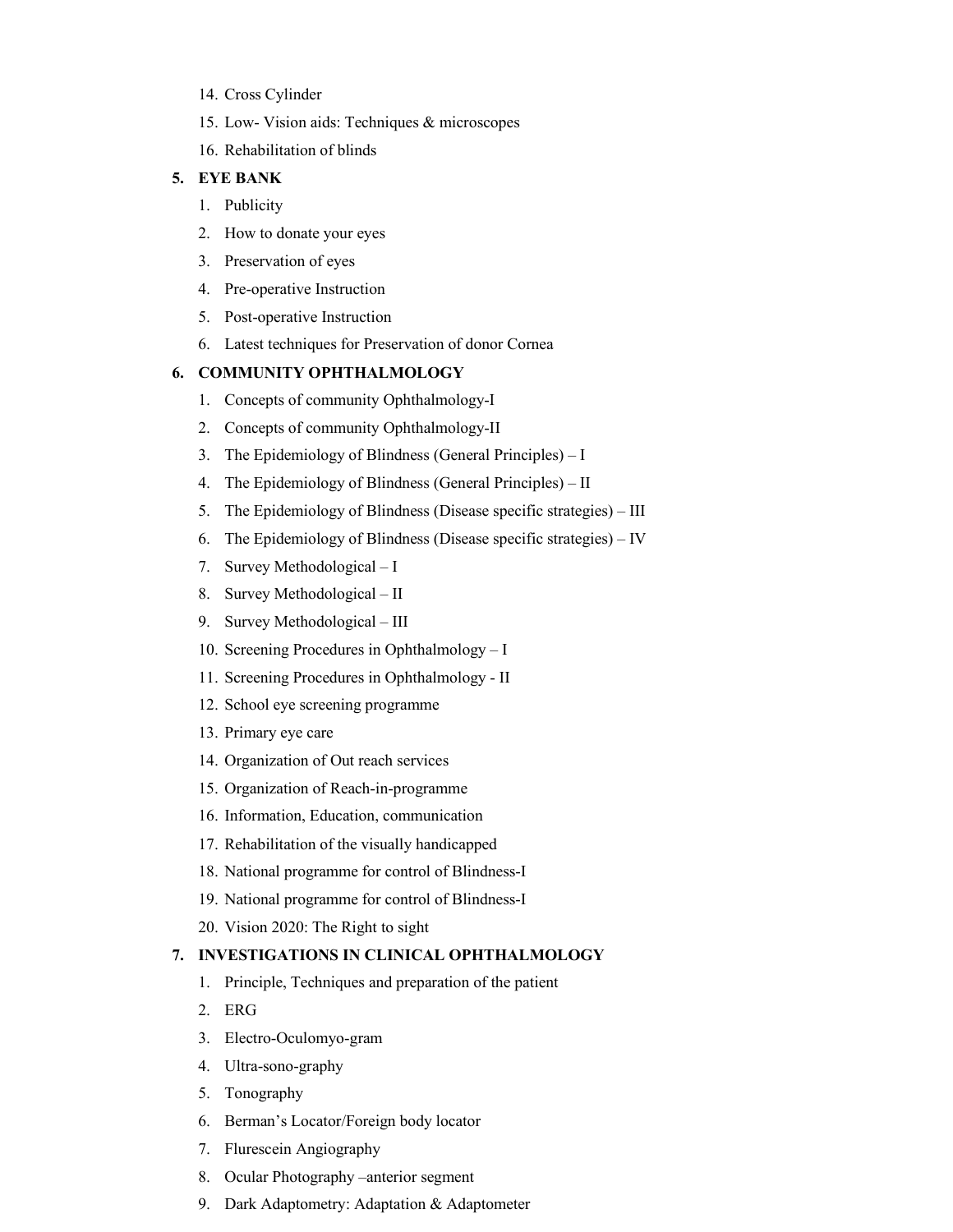- 10. Syringing & Lacrimal function Test
- 11. Gonioscopy
- 12. Pachometry
- 13. Perimetry
- 14. Laser Therapy
- 15. Contrast Sensitivity
- 16. Slit Lamp
- 17. VKG
- 18. Specular Microscopy
- 19. Fundus Photography
- 20. Colour Vision Investigations- Ishhara charts, E-G Lantern, Negal's anomaloscope, 100 Hue Test
- 21. A –Scan Biometry
- 22. Heidelberg Retina-tomography HRT-II
- 23. Nerve Fiber analyzer
- 24. Frequency doubling perimeter
- 25. Non Contact Tonometry
- 26. UBM
- 27. OCT

## **8. MANAGEMENT OF OT**

- 1. Introduction to Ocular in general
- 2. Asepsis: How to achieve